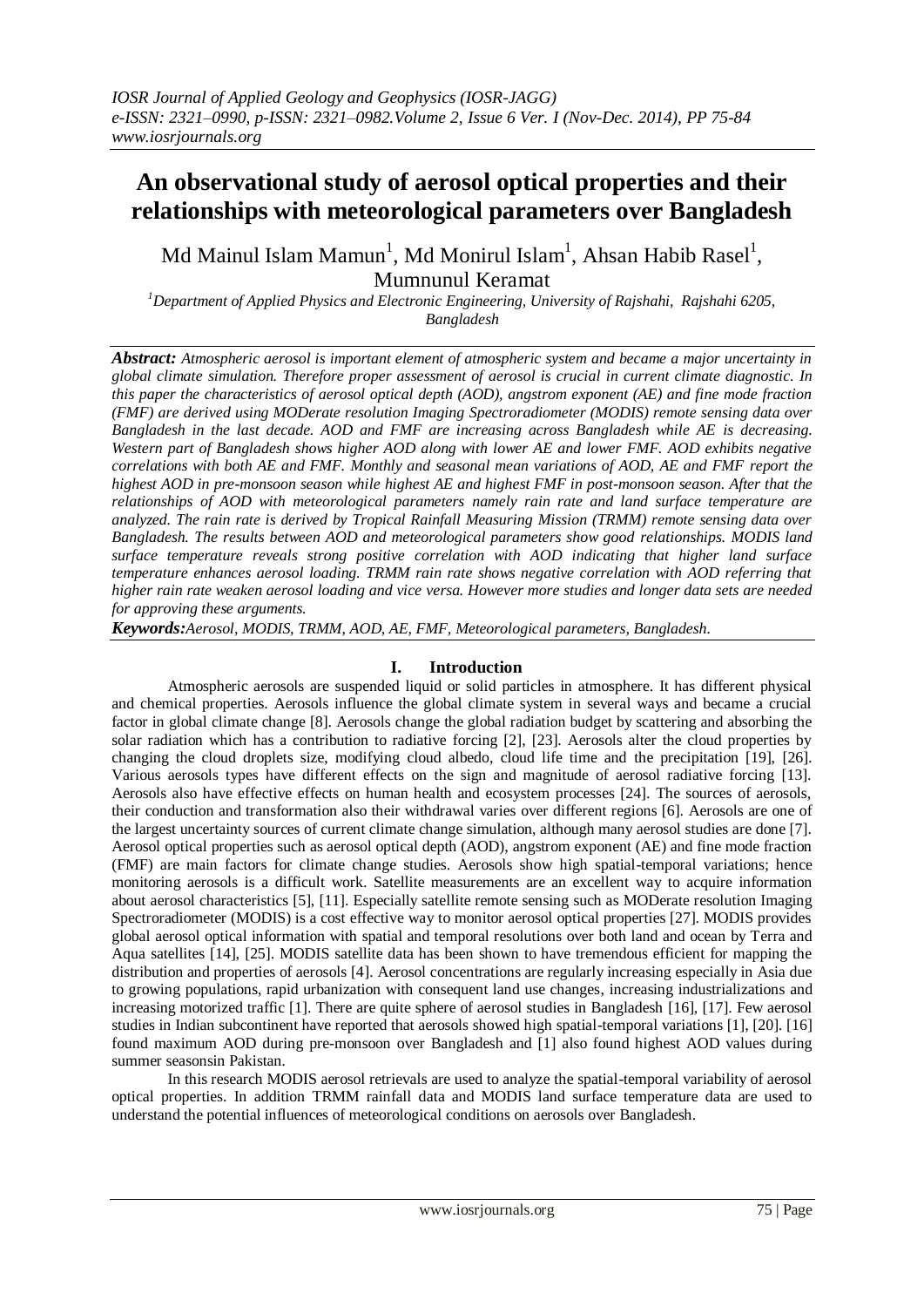## **2.1. Study Area**

## **II. Methodology**

Bangladesh is a developing, densely populated and highly polluted country in South Asia. It has an area of 147,570 squarekm and has 154.7 million populations. It has 1,237.51 persons per square km the highest population density among large countries and 12th overall. It has the highest border with India in west, north and east (Fig. 1). Also it has some border with Myanmar in southeast and from south the Bay of Bengal is started. Geographically Bangladesh is one of the major parts of the large and fertile Indo-Gangetic plain. The diverse physical environment of Bangladesh has impacts on land use patterns. It has a flat topography. Bangladesh is the largest delta in the world which made by Ganges, Brahmaputra and Meghna river system. The main climatic characteristics of Bangladesh are high temperatures, excessive humidity and fairly marked seasonal variations of precipitation. Distinct seasons are considered in the study area from climatic point of view: (1) the dry winter season from December to February, (2) the pre-monsoon hot summer season from March to May (3) the monsoon or rainy season from June to September and (4) the post-monsoon season which lasts from October to November [21]. The average temperature of the country is 25°C. The hottest part of the year is March to June characterized by high temperatures as 40°C maximum in the west, highest rate of evaporation, and precarious but heavy rainfall. The coolest part of the year is November to March with temperatures range from 8°C to 15°C. Heavy rainfall is the characteristics of Bangladesh and about 80% of total rainfall occurs during rainy season. The highest rainfall is found in eastern part especially in Sylhet while lowest in western Rajshahi region. During June maximum rainfall is obtained in most places. Fog and mist are very common phenomenon during November to March.



Fig 1. Geographical map of study area.

# **2.2. Data**

# **2.2.1. MODerate resolution Imaging Spectroradiometer (MODIS)**

MODIS sensor onboard NASA's Terra and Aqua satellites which providing information of atmosphere, land and oceanic conditions. It has 36 spectral channels. MODIS aerosol products are very useful for details studies of aerosol distributions on local, regional, global and temporal scale. Several aerosol parameters are retrieved at a 10km spatial resolution from MODIS daytime data and have a high accuracy [3], [14], [15], [22]. The data analysis in this paper is derived from MODIS Terra satellite with level 3 aerosol products. AOD, AE and FMF data are used for the period 2004 to 2013. MODIS land surface temperature data products also used to analyze the meteorological conditions over Bangladesh.

## **2.2.2. Tropical Rainfall Measuring Mission (TRMM)**

The Tropical Rainfall Measuring Mission (TRMM) is a joint US-Japan program to measure tropical and subtropical rainfall. It uses Precipitation Radar (PR), TRMM Microwave Imager (TMI), and the Visible and Infrared Scanner (VIRS) instruments [10]. TRMM was launched in 1997. It covers the diurnal cycle and two thirds of global rainfall occurs in these tropical to subtropical areas. It initially carried five rain-measuring instruments. [9] used TRMM in determining the climatic characteristics of rainfall over Bangladesh and validated the TRMM rainfall data. Monthly TRMM 3B43 version 7 rain rate data has used in this study with  $0.25^{\circ} \times 0.25^{\circ}$  output grid.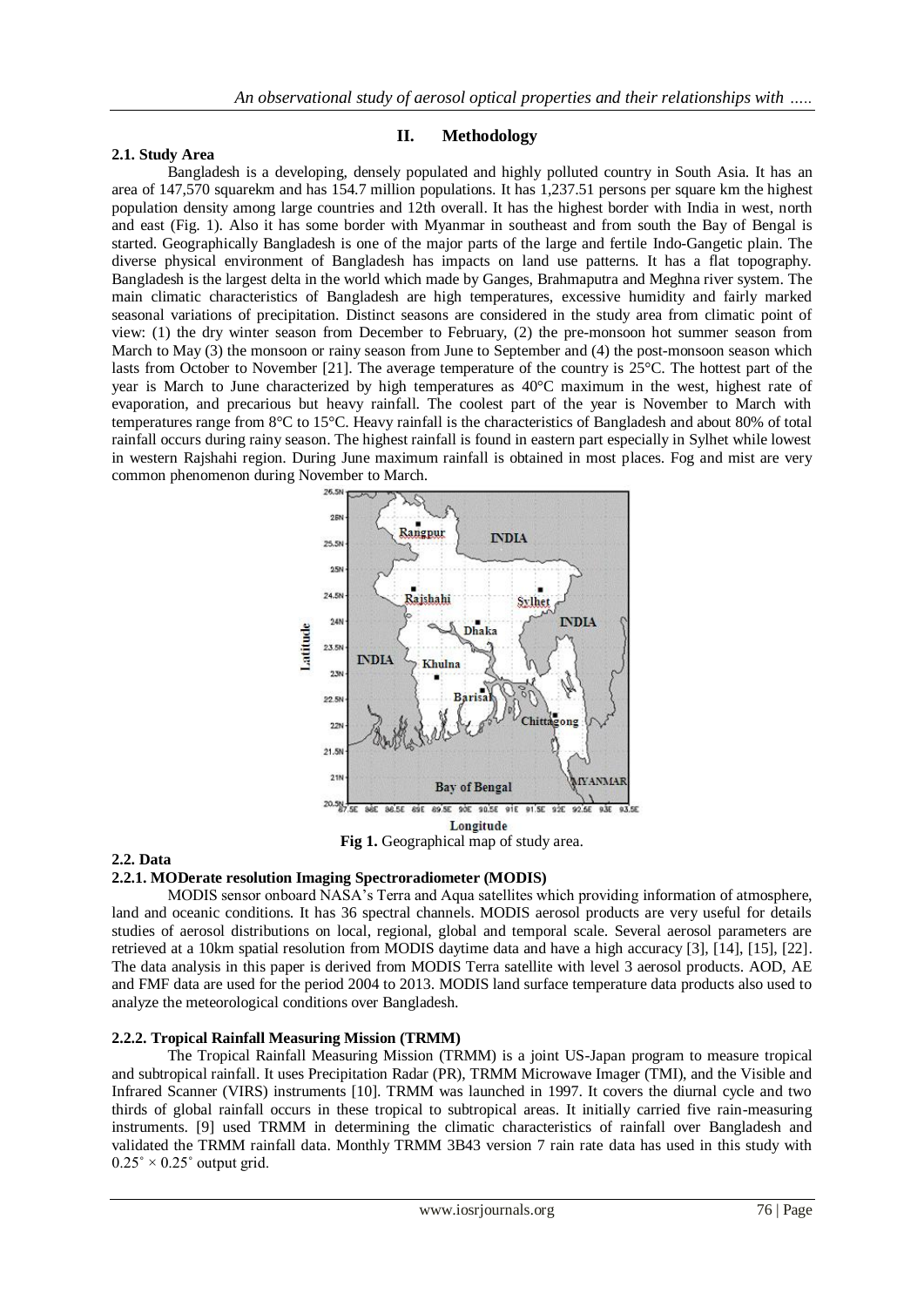# **III. Result And Discussion 3.1. Spatial and Temporal Variations of AOD, AE and FMF**

The spatial distributions of AOD, AE and FMF in Bangladesh over the period for 10 years from 2004 to 2013 are presented in Fig. 2. It can be seen that higher AOD with lower AE and lower FMF are observed in a large region at the western part of Bangladesh while smaller AOD with higher AE and higher FMF can be found over the mountainous region of Sylhet and Chittagong the eastern part of Bangladesh. The lowest FMF is noticed in southern part especially in Khulna and Barisal divisions also some areas of Dhaka (Fig. 2c). We can find that AOD, AE and FMF are obviously influenced by topography. With terrain elevation increasing big particle aerosol is gradually cleared by gravitational settling and small particle aerosol is dominant which causes lower AOD and higher angstrom exponent over the mountainous region. Whereas AOD is higher and angstrom exponent is lower over the plain region compared with the mountainous region due to complex aerosol sources, including dust, biomass burning, industry emissions and traffic [28].



**(c) Fine Mode Fraction (FMF)**



**Fig 2.** Spatial distributions of annual mean (a) AOD, (b) AE and (c) FMF over Bangladesh for the period 2004- 2013.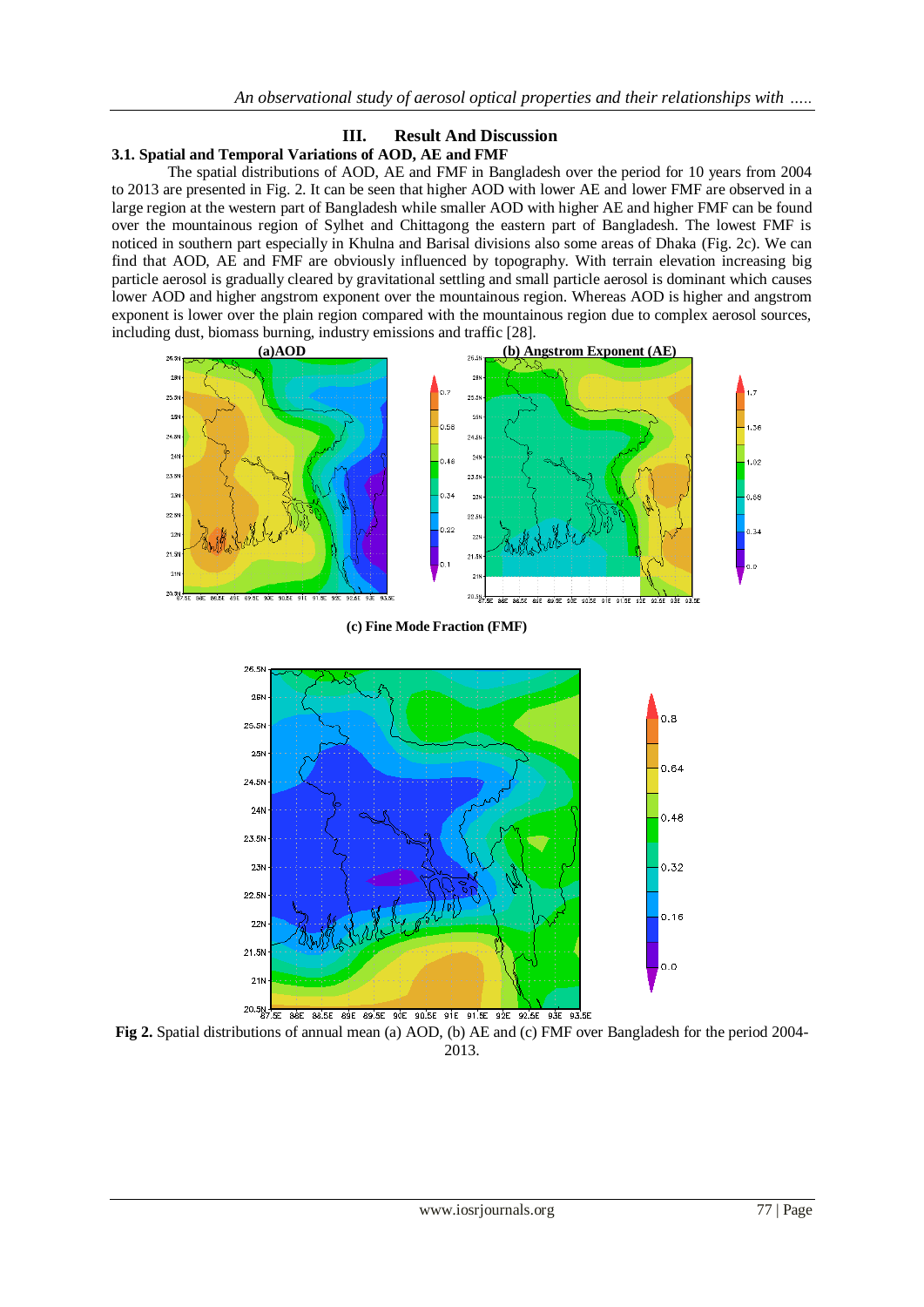

**Fig 3.** Area averaged time series and trends of (a) AOD, (b) AE and (c) FMF over Bangladesh during the period 2004-2013.

| Year    | <b>AOD</b> | AE   | <b>FMF</b> |  |
|---------|------------|------|------------|--|
| 2004    | 0.40       | 1.03 | 0.29       |  |
| 2005    | 0.41       | 0.97 | 0.29       |  |
| 2006    | 0.39       | 0.98 | 0.27       |  |
| 2007    | 0.40       | 1.02 | 0.31       |  |
| 2008    | 0.40       | 0.98 | 0.28       |  |
| 2009    | 0.46       | 0.98 | 0.30       |  |
| 2010    | 0.44       | 0.98 | 0.31       |  |
| 2011    | 0.45       | 0.99 | 0.34       |  |
| 2012    | 0.44       | 0.93 | 0.28       |  |
| 2013    | 0.40       | 0.96 | 0.30       |  |
| Average | 0.42       | 0.98 | 0.30       |  |

**Table 1** Annual mean AOD, AE and FMF over Bangladesh.

The area averaged time series and trends in AOD, AE and FMF over Bangladesh during 2004 to 2013 are shown in Fig. 3. It could be seen that AOD and FMF are showing increasing trends, indicating an increase in fine mode (small mode) aerosol loading over land areas, which are majorly produced over land mass due to anthropogenic activities; while AE is showing a decreasing trend, indicating the increase in particles with higher diameter, rather than smaller particles. The annual mean AOD, AE and FMF for Bangladesh are 0.42, 0.98 and 0.30 respectively over this period; ranging from 0.39 in 2006 to 0.46 in 2009, from 0.93 in 2012 to 1.03 in 2004, and from 0.27 in 2006 to 0.34 in 2011 respectively for AOD, AE and FMF (Table 1). Maximum values of AOD, AE and FMF are appeared respectively in 2009, 2004 and 2011, whereas minimum values are in 2006, 2012 and 2006. The highest peak of AOD is appeared in 2012 and the lowest peak is in 2008, also another higher peak appeared in 2010. But AE and FMF temporal variations are presented the similar association. The highest peak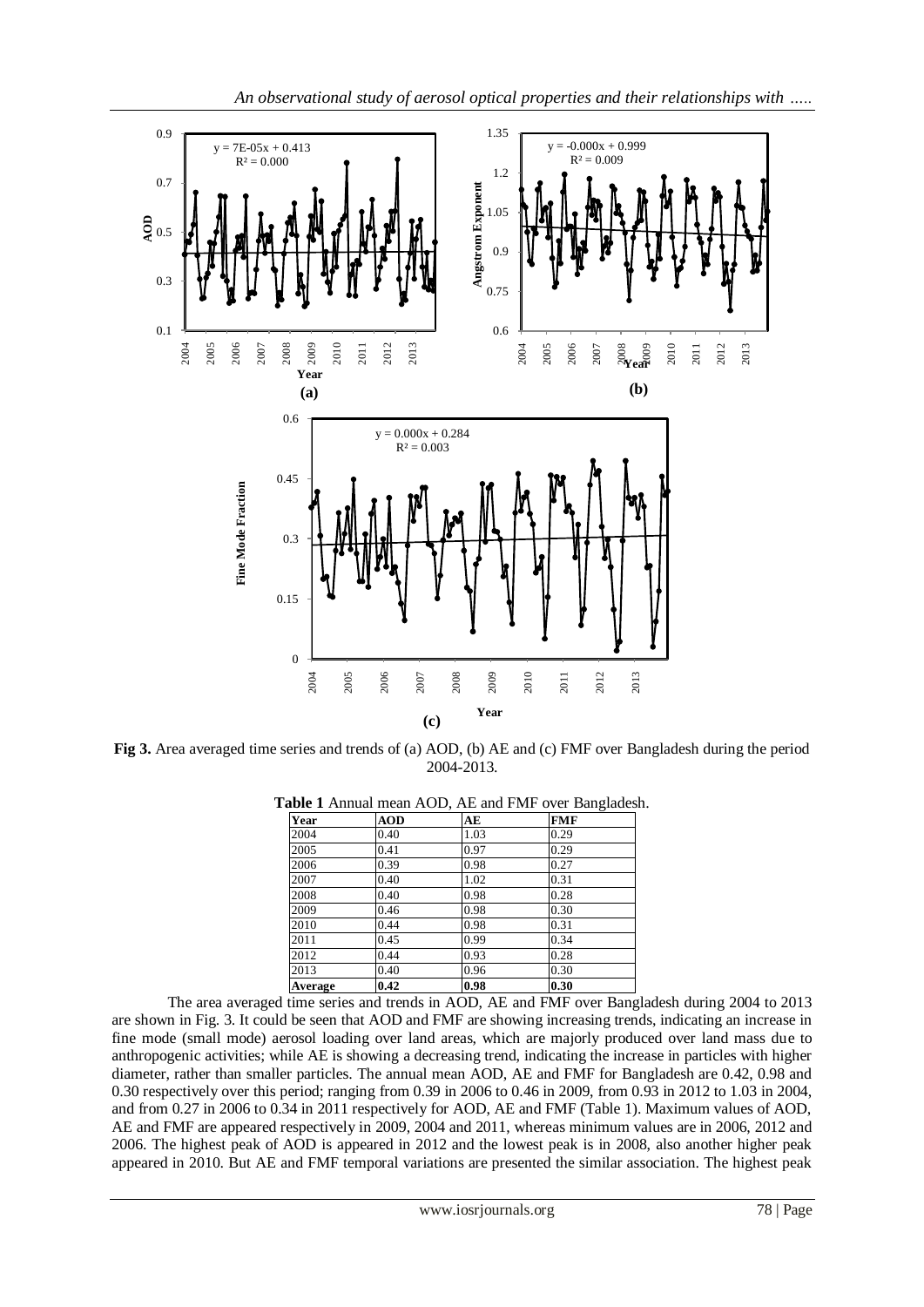of AE is in 2005 where the highest peak of FMF is in 2012. On the other hand the lowest AE and FMF both peaks are in 2012.



**Fig 4.** The scatter plots of AOD vs. (a) AE and (b) FMF over Bangladesh during the period 2004-2013.



**Fig 5.** Spatial correlation for AOD vs. (a) AE and (b) FMFover Bangladesh for the period 2004-2013.

## **3.2. Correlation of AOD with AE and FMF**

This section deals with the relationships of AOD with AE and FMF over Bangladesh through the use of scatter plots and spatial correlation maps. We used the MODIS data on a monthly basis for the period 2004 to 2013. Fig. 4 presents scattering plots of time averaged AOD from MODIS versus (a) AE and (b) FMF over Bangladesh for the period 2004 to 2013. AE shows a strong negative correlation with AOD. The correlation coefficient is -0.94 and RMS is 0.09. FMF also shows negative correlation with AOD where the correlation coefficient is -0.47 and RMS is 0.13. The results suggest that lower AE and FMF increase aerosol loading over Bangladesh and vice versa. Spatial correlation of AOD with AE and FMF are shown in Fig. 5. Spatial correlation between AOD and AE reveals the highest negative correlations are found in Chittagong and Sylhet divisions, but a small positive correlation is observed in Faridpur of Khulna division the adjacent areas of Padma and Jamuna estuaries (Fig. 5a). Spatial correlation between AOD and FMF experiences the higher level of negative correlation in northern and southern part especially the Chittagong division, whereas center of Bangladesh along west to east shown a slight positive correlations. The same area in Faridpur where AE and AOD show positive correlation also shows a higher positive correlation between AOD and FMF with an extended area.

## **3.3. Monthly Mean Variations of AOD, FMF and AE**

Monthly variations in AOD, AE and FMF are analyzed using MODIS data over Bangladesh as shown in Fig. 6 and Table 2. The monthly mean AOD, AE and FMF are obtained by averaging all the AOD, AE and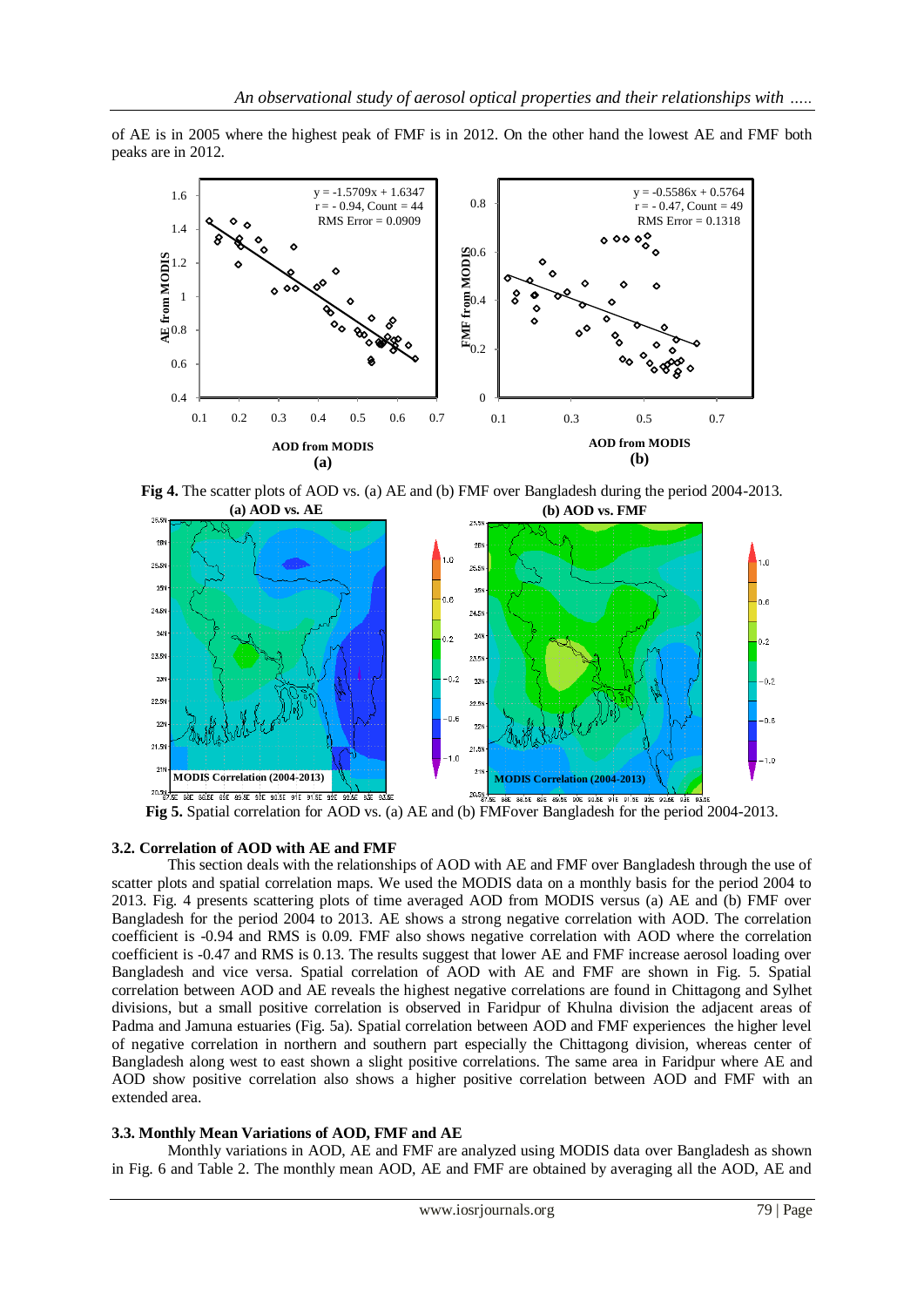FMF in the same month during the years 2004 to 2013. The analysis shows that maximum mean AOD, AE and FMF are came into sight respectively in June, October and October, whereas minimum mean values are in October, May and July (Table 2 and Fig. 6). June is the month of the highest AOD and the beginning month of rainy season; in which AOD generally decreased by wet deposition with rainfall increasing (Fig. 6). Table 2 shows a large increase (17%) in AOD value from 0.53 in May to 0.62 in June and a prominent decrease (48%) in AOD value from June (0.62) to July (0.32). The great change of AOD should be correlated with an additional aerosol source in June compared to May and July. AE and FMF are exhibited the opposite monthly variations with AOD. At the beginning of the summer AE and FMF start to decrease and reach minimum in May and July respectively and then rapidly increase to their maximum values in October; whereas at the beginning of the summer month March AOD starts to increase and reaches a maximum in June, then rapidly decrease to its minimum value in October. The larger AE values are associated with the presence of small particles and vice versa; whereas decrease FMF indicating reduction in fine or small mode aerosols and vice versa. Therefore AOD is varied with proportion to particles size, AOD increased with increasing in particle size and AOD decreased with decreasing in particle size.



**Table 2** Monthly mean AOD, AE and FMF for the year 2004-2013.

**Fig 6.** Monthlymean variations of AOD, AE and FMF over Bangladesh. The monthly mean AOD, AE and FMF are obtained by averaging all the AOD, AE and FMF in the same month during the years 2004-2013.

Month

## **3.4. Seasonal Variations of Aerosol Optical Parameters 3.4.1. Seasonal Climatological Variations of AOD, AE and FMF**

Monthly data sets of aerosol optical parameters (AOD, AE and FMF) are averaged to make climatology for each season viz. pre-monsoon (March-May), monsoon (June-September), post-monsoon (October-November) and winter (December-February) during each year. Seasonal mean values obtained in each year were averaged in corresponding seasons from 2004 to 2013 to make decadal climatological values over Bangladesh. The climatological mean values of AOD, AE and FMF are shown in Fig.7. The AOD values found to be highest (0.51) during pre-monsoon season over Bangladesh, which may be associated with the influx of sea salt aerosols and aerosols from neighboring country India due to increase wind velocities at this season. The enhanced local land heating due to excessive solar radiation leading to strong transmission, resulting in upwelling of surface particles could be another reason for increased AOD values during pre-monsoon. Despite of high solar radiation the reduction in AOD during monsoon season compared to pre-monsoon could be correlated with rainout and washout of aerosols during monsoon season and associated rainfall, which continue during June-July months [12], [16]. The AOD found to be further lower (0.28) in post-monsoon season. After that a building up of AOD is observed during winter, which increases and reaches maximum during premonsoon. AE, indicating the size of aerosols obtained to be highest during post-monsoon, indicating the abundance of small mode particles. It shows a decreasing values in winter and reaching minimum during premonsoon. Then an increased AE is observed in monsoon which increased further to post-monsoon. FMF, indicating the presence of finer mode aerosols also found to having highest values during post-monsoon. Its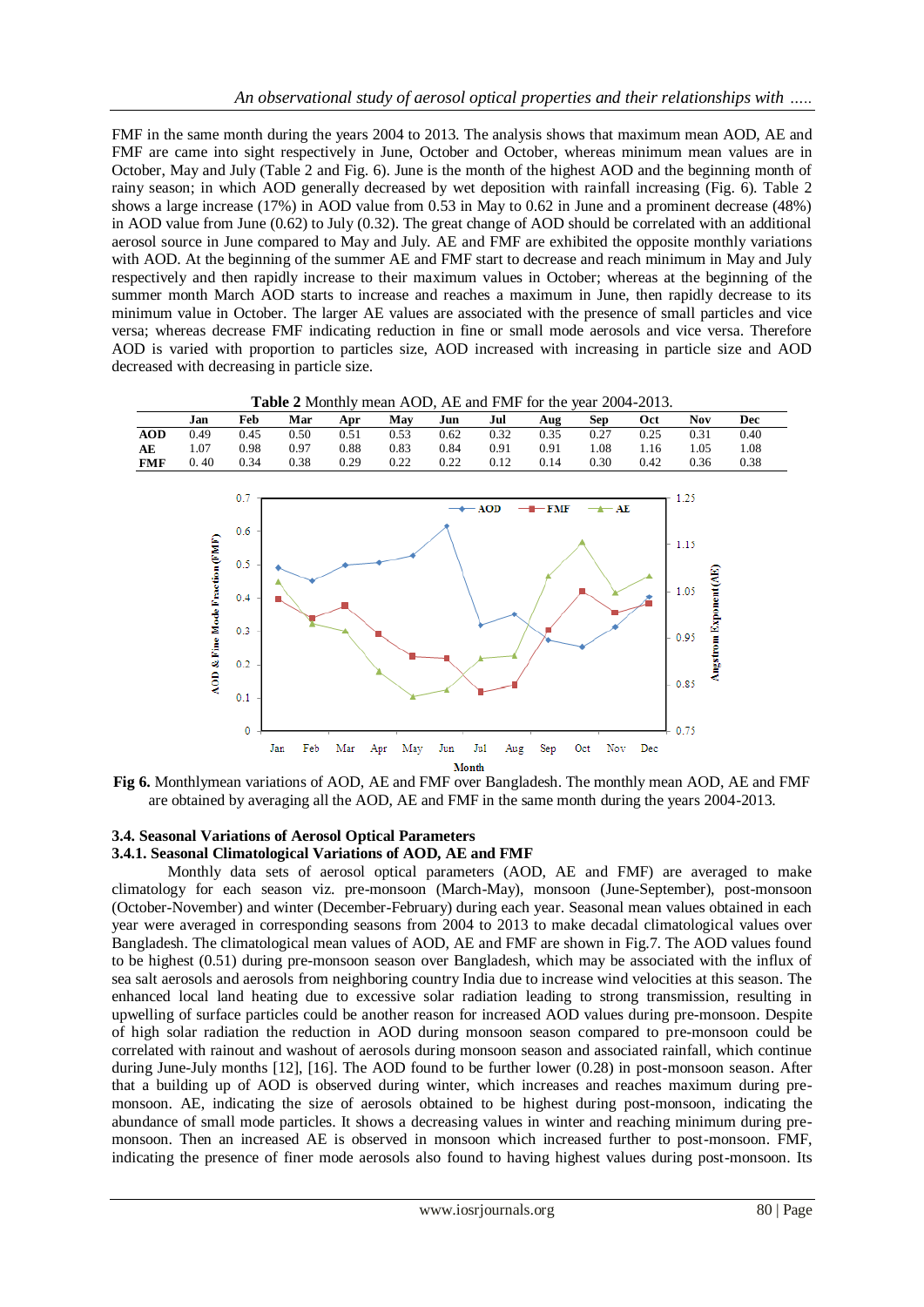value found to be decreasing during winter and reaching minimum during monsoon. After that a building up of FMF is observed in post-monsoon again.



**Fig 7.**Seasonal mean of (a) AOD, (b) AE and (c) FMF over Bangladesh for the period 2004-2013.

## **3.4.2. Seasonal Climatological Trends of Aerosol Optical Properties**

To find the climatological trends in aerosol optical properties during different seasons, linear trend analysis has been performed in seasonal mean values over different seasons during 2004 to 2013 periods over Bangladesh (Fig. 8). It shows a decreasing trend in AOD during monsoon but increasing trends in all other seasons namely pre-monsoon, post-monsoon and winter (Fig. 8a). The observed trend of decreasing in AOD during monsoon indicates that the rainy season pattern may be changing and the monsoonal rainfall may be increasing during the last decade. The increased in AOD trends during pre-monsoon, post-monsoon and winter may be associated with enhancement in transported sea salts during this period from adjacent oceans and increased dust aerosol transport from adjoining deserts of India. AE shows decreasing trends during all the seasons during the last decade indicating increase in aerosol sizes (Fig. 8b). FMF shows increasing trends except in monsoon seasons indicating increase in small or fine mode aerosols during the last decade (Fig. 8c). Decreasing AE and increasing FMF pointing out the increase in aerosol production over land areas due to anthropogenic activities. Decreasing in FMF during monsoon may be the reason of decreased in AOD during the monsoon season over Bangladesh at the last decade.

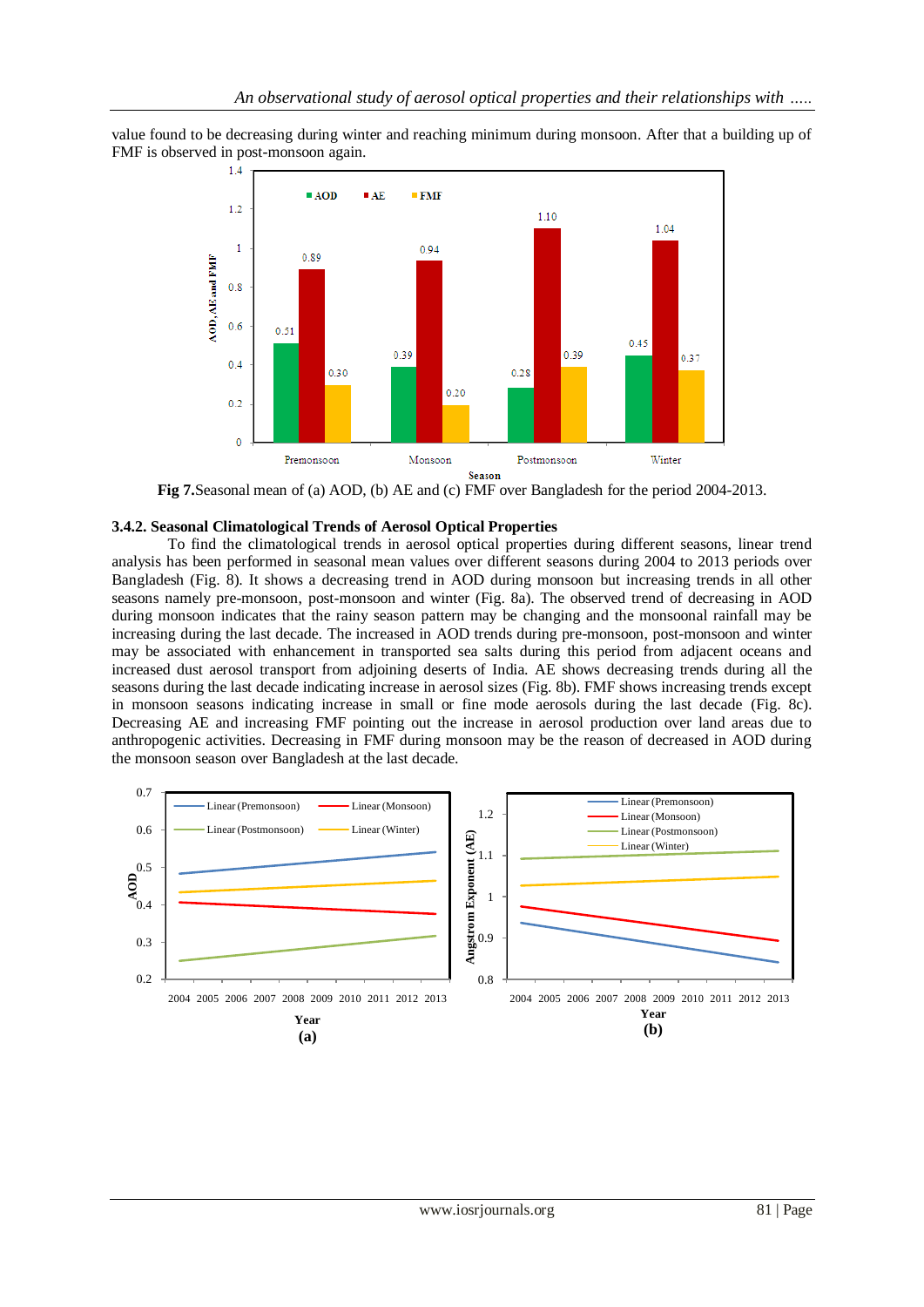

**Fig 8.**Seasonal trends of (a) AOD, (b) AE and (c) FMF over Bangladesh. The seasonal mean AOD, AE and FMF are obtained by averaging all the AOD, AE and FMF in the same season during the years 2004-2013.

## **3.5. Correlations to Meteorological Parameters**

In this section, the relationship between aerosol and meteorological conditions is discussed. Variations of aerosol depend on various meteorological conditions such as rainfall, temperature, relative humidity etc. Meteorological conditions can affect aerosol by changing its composition and transmission path. Two important meteorological parameters namely rain rate and land surface temperature are analyzed to understand their influence on aerosols. The annual mean spatial distribution and decadal trend of TRMM rain rate is shown in Figs. 9a and 10a respectively. During the last decade rain rate is decreasing in Bangladesh (Fig. 10a). It can be seen that the rain rate is minimum in western parts of Bangladesh (Fig. 9a), the same regions where AOD is revealed maximum values (as shown in Fig. 2a). Also the maximum rain rate and the minimum AOD are observed in Sylhet and Chittagong. This result suggests that AOD and rainfall have a responsible correlation between them. The high rates of rain decrease the airborne particles by washing them out and hence reduce the AODs to its minimum. Conversely the higher AOD because of fewer particles wash out by lower rainfall. Thus the role of rain rate is important for the AOD variation in that region. The annual mean spatial distribution and decadal trend of MODIS land surface temperature during the last decade is given in Figs. 9b and 10b respectively. Decadal land surface temperature trend is increasing over Bangladesh. The spatial distribution image displays that the maximum land surface temperature is observed in the western part of Bangladesh. AOD and MODIS land surface temperature both are revealed good similarities in variations. Both AOD and land surface temperature are increasing during the decade across Bangladesh. Higher land surface temperature in conjunction with higher AOD is reported in western part while lower values of them are reported in eastern part. Increased AOD over Bangladesh and higher values of AOD in western part of Bangladesh are suggesting that the rise in temperature facilitates additional input of soil derived dust particles into the atmosphere [18].

The correlation of AOD with rain rate and land surface temperature is also analyzed by scattering plots of AOD versus (a) TRMM rain rate and (b) MODIS land surface temperature as shown in Fig. 11. AOD shows a negative correlation with rain rate. The correlation coefficient is -0.37 with a slope of -0.20 (Fig. 11a). While AOD shows a strong positive correlation with land surface temperature. The correlation coefficient between AOD and land surface temperature is 0.73, RMS is 1.17 (Fig. 11b). These analyses suggest that rainfall and land surface temperature are influenced aerosols and important responsible components for aerosol variability. **(a)TRMM Rain Rate (mm/hr) (b) MODIS Land Surface Temperature (K)**



**Fig 9.**Spatial distributions of annual mean (a) TRMM rain rate (2004-13) and (b) MODIS land surface temperature (2004-2012) over Bangladesh.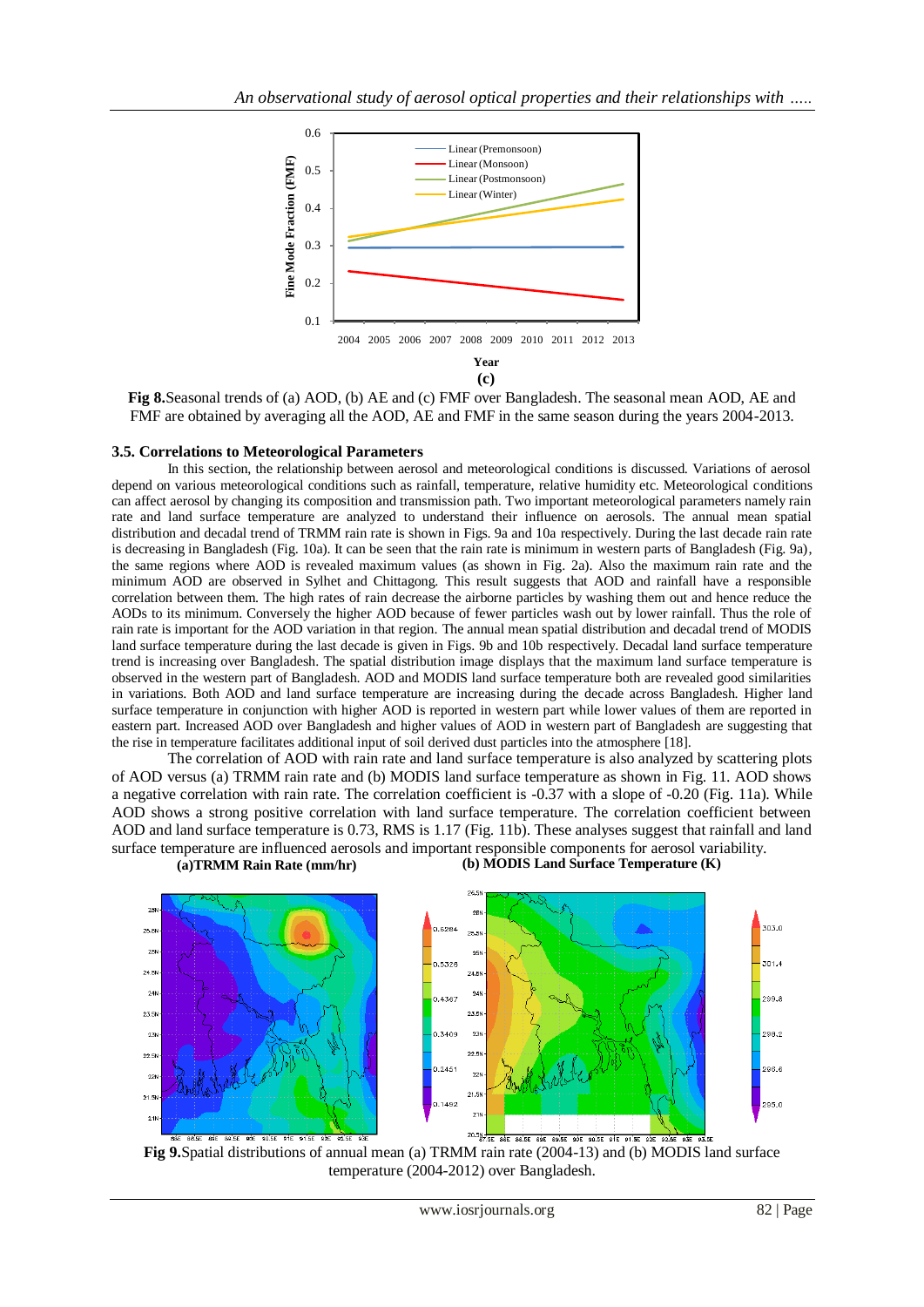

**Fig 10.**Area averaged time series and trends of (a) TRMM rain rate (2004-2013) and (b) MODIS land surface temperature (2004-2012) over Bangladesh.



**Fig 11.**Correlation of time averaged monthly mean MODIS AOD with (a) TRMM rain rate (2004-2013) and (b) MODIS land surface temperature (2004-2012) over Bangladesh.

## **IV. Conclusion**

MODIS aerosol measurements are used to analyze the variability of aerosol optical properties over Bangladesh during the last decade. It is seen that aerosol concentrations are increasing with time. The increasing aerosol concentrations is being a result of the larger and increasing population, rapid urbanization, increased industrialization and the large pollution in Bangladesh. AOD and FMF trends are increasing across Bangladesh in the last decade while AE is decreasing. Therefore small or fine mode aerosol loading is increasing but higher diameter aerosol particle loading is decreasing over Bangladesh indicating anthropogenic activities are increasing. AOD, FMF and AE are exhibiting spatial, monthly, seasonal and annual mean variations over Bangladesh. Higher AODs with lower FMFs and AEs are found in western regions than the eastern regions. Higher temperature, lower rainfall, arid environment and pollutions from neighboring states of India are dominant and they are the reasons for higher aerosol concentrations. AOD shows strong negative correlation with AE than FMF over Bangladesh. Southeastern Chittagong division shows the highest negative correlations of AOD with AE and FMF. The monthly variations of aerosol properties are revealed that AOD peak occurs during June. FMF and AE are showing their peaks in October with minimum AOD. The smaller aerosol particles lead to a lower AOD. In post-monsoon lowest AOD with highest FMF and AE are observed. The season of highest AOD with lowest AE is pre-monsoon. In addition lowest FMF is occurred in monsoon season. Higher temperature, higher wind speed, higher humidity and sea salt particles blown from Bay of Bengal and Arabian Sea are the responsible causes of highest aerosol loading in pre-monsoon or summer season. On the other hand due to rain wash out process during post-monsoon the environment remains clean and anthropogenic activities also lower in this time which have a lower aerosol loading in post-monsoon season. AOD exhibits good relationships with TRMM rain rate and MODIS land surface temperature as the meteorological parameters. AOD has strong positive association with MODIS land surface temperature which indicates that